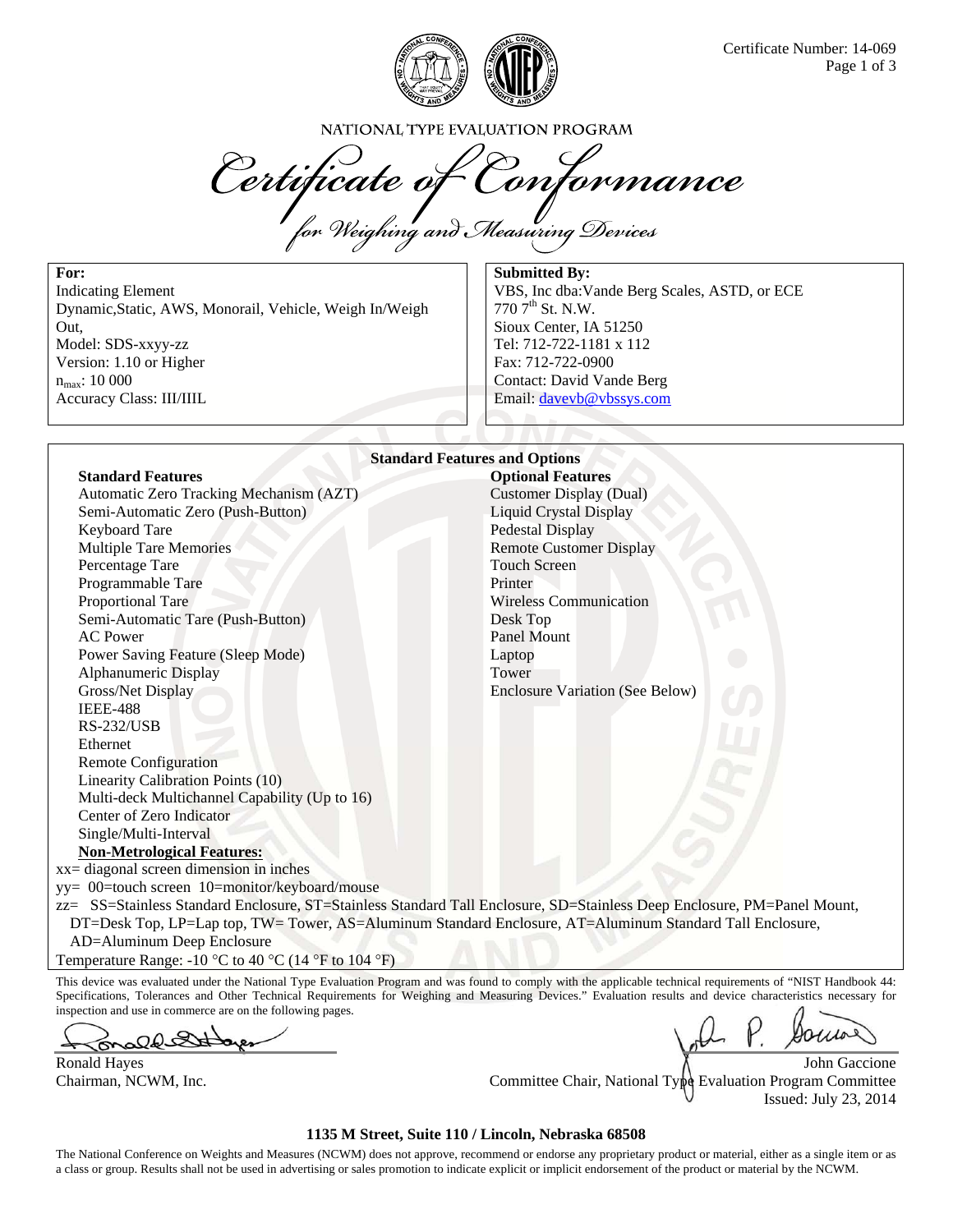

# **VBS, Inc dba: Vande Berg Scales, ASTD, or ECE**

Indicating Element / SDS-xxyy-zz

**Application:** General purpose indicating element for vehicle, weigh in/weigh out, and dynamic indicating element for use with approved and compatible weighing elements including static and dynamic AWS and monorail elements.

**Identification:** G.S.1 and G.S.1.1 information is continuously displayed and additionally the version number and other information may be found by touching the NTEP Info button.

**Sealing:** The SDS utilizes a category 3 seal. To access the event loggers select the "NTEP Info" button. A screen will be displayed that shows the configuration and calibration audit counters as well displaying relevant marking data in a larger format. On the screen an additional button is available "Show Audit Log". When the Show Audit Log button is selected 5 additional logs are available, including Configuration, Calibration, Keyed Tares, Programmable Tares, and Version History.

**Test Conditions:** The emphasis of this evaluation was on the design, operation, and performance. A model SDS-xxyy-zz was interfaced with a (NTEP certificate of conformance number) indicating element, printer and load cell simulator. Numerous weight transactions were performed to verify tare and receipt formats. The SDS indicator was evaluated using Publication 14 checklists for use in Weigh In/Weigh Out applications, livestock, AWS and monorail weighing systems in both static and dynamic modes of operation, and as a standard indicating element. The unit evaluated utilized an Avery Weigh-Tronix model ZM201 (NTEP Certificate of Conformance number 13-017) however any other 10 000  $n_{max}$  NTEP approved device can be substituted. Since there is no A-D board specific to the SDS, testing of environmental factors was not performed.

## **Evaluated By:** E.A.Payne, Jr (MD)

**Type Evaluation Criteria Used:** *NIST Handbook 44 Specifications, Tolerances, and Other Technical Requirements for Weighing and Measuring Devices*, 2014 Edition. *NCWM Publication 14 Weighing Devices*, 2014 Edition.

**Conclusion:** The results of the evaluation and information provided by the manufacturer indicate the device complies with applicable requirements.

**Information Reviewed By:** J. Truex (NCWM)

### **Examples of Device:**